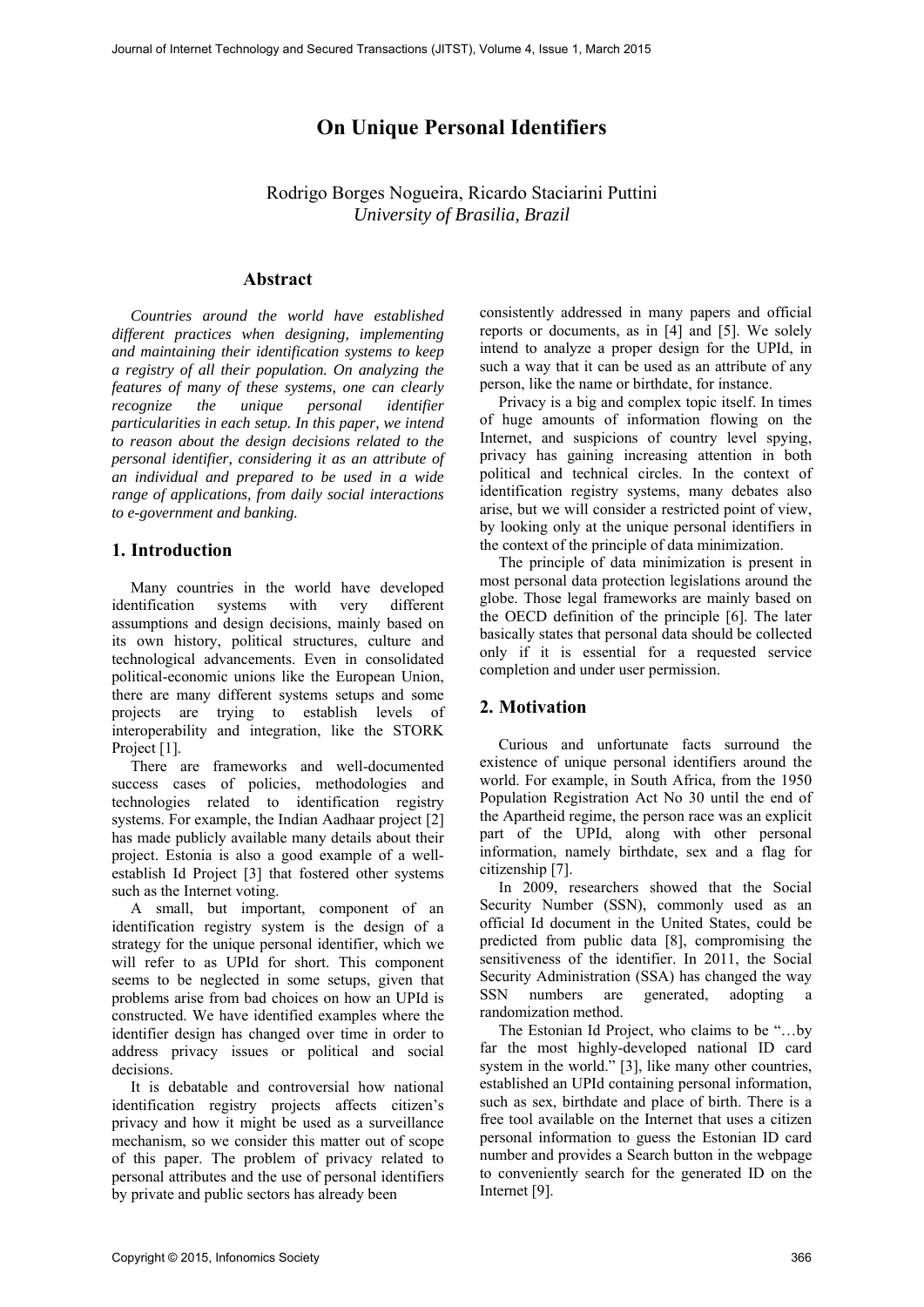Many other countries generate an UPId based on personal information. However, it results on an attribute of an individual that relates to other attributes. Given the potential of usage in a broad variety of applications, the personal identifier might be a source of information leakage, because it carries information that might not be required.

The common issue with the three real identifiers exemplified in this section is the presence of semantic information in the UPId. The ability to autocomplete some fields in a form, given the UPId, cannot justify the availability of some extra personal information, possibly without the knowledge of the user. Additionally, the usage of meaningful data results on low entropy of the identifier, requiring a bigger UPId to represent uniquely an individual of a population. To better illustrate this issue, we take as an example the Mexican CURP, Clave Única de Registro de Población [10]. This unique national identifier is composed by a sequence of eighteen characters, which includes letters of the person name and the place of birth. It also includes numerical data such as the birthdate. Besides the low entropy and possible privacy issues, the CURP design might have usability issues as well, because the simple verbal communication of the CURP is harder than most other numerical identifiers around the world.

## **3. Personal Identity Number Properties**

We propose the analysis of eight essential properties when designing an UPId. Some of them may be applied under social, political or cultural context of a group or society. However, we do not intend to analyze any of these matters, as they can lead to very complex scenarios based sometimes on ideological opinions.

## **3.1. Codification**

In order to propose a convenient codification, we need to identify common use case scenarios of a unique personal identifier. Among them, it is expected that a user presents his/her UPId to a counterparty in the following situations, which we will refer to as *personal transferring* from now on:

- Printed, stamped in a document or even as a handwritten note;
- By communicating it verbally, as in a phone call;
- Through methods like sign language or Braille system;
- Typing it in a keyboard or numpad, as in an ATM or a phone keypad.

Despite the fact that an alphanumeric identifier needs fewer characters to represent uniquely each member of a population, the numerical representation might be the best choice in most cases. Numbers are easier to recognize, especially among illiterate people. Additionally, the sound of some letters can be confusing. This is a well-known issue and addressed by methods like the ICAO Radiotelephony Procedure [11].

## **3.2. Identifier domain**

The unique personal identifier domain should be sufficiently large to last for an arbitrarily long period of time. It is necessary to prospect the population growth in that period in order to determine how big the domain should be. At the same time, the later should be small enough for better usability. Other factors can affect the decision about the size of an UPId domain, such as the possibility of reuse, reserved subdomains or even the visual symmetry of the identifier, because of the representation format.

In the case of a nationwide identification registry system design, it is sometimes appropriate to consider the existence of other entities under the management of the same system, such as businesses, a public service position or sector, an indian tribe and others. These entities, represented by real people or a group of people, may leverage some functionalities, logistics and legal framework established for the identification system.

For any entity other than people, it is helpful to define a different identifier domain to enable a clear visual distinction of the entity type.

### **3.3. Visual Format**

The visual format of an identifier helps the recognition of characters groups, making the memorization and the personal transferring easier and more efficient. The format is basically the combination of the identifier characters in groups and a separator used between those groups.

A group of characters in an identifier should fit comfortably in the short-term memory of an average individual. Fortunately, psychologists have been studying the short-term memory capabilities for many years and, especially from [12], we can establish the number four as an appropriate choice for the size of a group of characters in a personal identifier. People got used on representing telephone numbers in groups of four digits and big numbers in groups of three digits, for example.

The immediate visual recognition of an UPId is a quality to be pursued when designing its format, in such a way that this format works as the visual identity of the UPId. The right separator for the groups of characters depends on the local culture. For example, Americans use commas as thousands separator when representing a number, but most Latin America countries use a dot. The hyphen can be the right choice for many cases.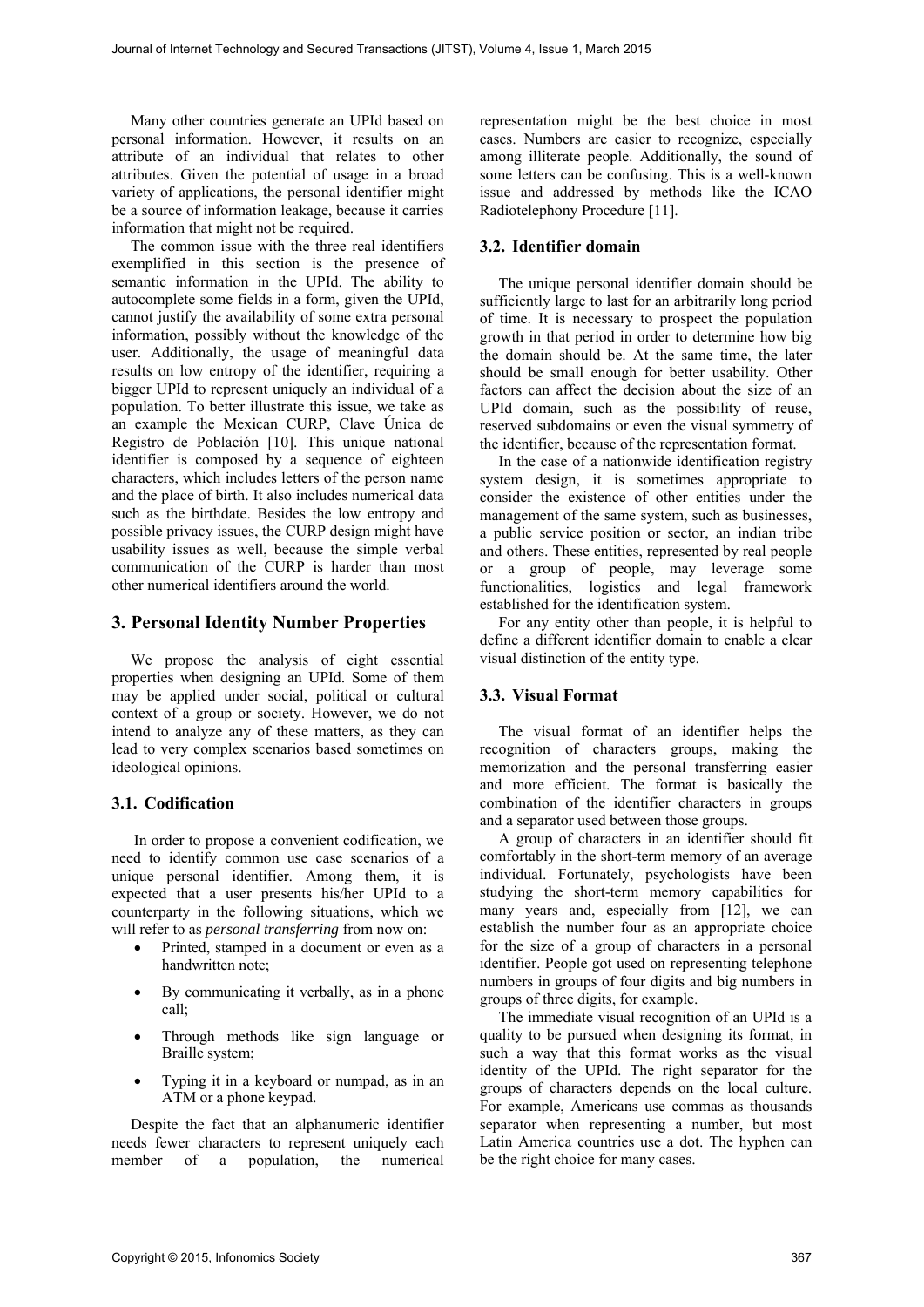### **3.4. Identifier Statuses**

The UPId is an *agnostic* identifier, with the potential of use in different contexts. In order to improve interoperability and maintainability of systems and policies, we establish only four different statuses for a personal identifier:

- Valid: UPId is chosen from the proper domain related to the entity, it follows the format (optional) and the checksum (see section **Error! Reference source not found.**) is correct;
- Invalid: If any of the statements above do not stand;
- Active: Identifier linked to an individual and able to engage on transactions in the identification system;
- Inactive: Identifier linked to an individual, but not available to be used, due to a number of situations, such as no use after an arbitrary long time.

Any other status may exist in a separate business context. All active and inactive identifiers are valid.

### **3.5. Referencing**

When referencing an entity system-wide, the corresponding unique identifier should not be used as a key. For this purpose, a more convenient way is to use a surrogate key [13]. When comparing the later to an UPId, we can identify that both concepts have the uniqueness property in common, but other properties may not hold in some scenarios.

Ideally, an UPId is immutable after the assignment to an individual. However, it is a personal attribute with its own semantics and subjected to the rules of a continuously mutable world. Thus, the identifier immutability cannot be always guaranteed. Moreover, an UPId can be manipulated by the system and change its format or domain over time, for example.

An UPId is subjected to the issues mentioned above and those issues are not expected to happen with a surrogate key, by definition.

#### **3.6. Privacy**

Having or not some personal data embedded on an UPId is yet another expression of the tradeoff usability  $\times$  security: one can automatically fill up some information other than the pure identity attribute, just by typing the identifier characters in a proper field of a web form, for example. On the other hand, it is possible that some not requested information leak when an UPId is used.

A personal identifier carrying any personal information may not comply the principle of data minimization, as some unsolicited personal data can be acquired by a counterparty without user consent. Frequently, most users do not even recall which piece of information are present in his/her personal identifier.

Many national UPId composed by personal data can be deduced with a relatively high probability from information such as birthday, place of birth and gender. Besides, roughly speaking, their uniqueness is constructed from non-unique data attached to some random or sequential characters to treat matching cases.

Like any other attribute of an individual, the UPId has its own semantics and it is used in specific contexts. Then, it is appropriate to make it independent from other attributes to avoid changes in its structure after a nationwide deployment, for instance. The South African Id and American SSN are two examples of this situation, as presented in the Motivation section. In the case of the Mexican CURP, a simple change in the name, due to marriage, would result in an inconsistent personal identifier, despite of whether or not it would imply in practical issues. As a more general example, the changing in an attribute domain, such as gender, would require changes in many existing UPId.

Considering the issues exposed above, it is easy to see that generating personal identifiers at random is a sound design decision. The sequential generation is not recommended, because it could leak information about someone's age and it would be easy to guess an active UPId.

The usage of a (pseudo)random generator for the UPId has another advantage: it complicates the guessing of an active UPId. It is possible to keep an arbitrary probability of finding by chance this UPId as a function of the identifier domain size and the number of active identifiers. On increasing the domain size, we can obtain a lower probability of UPId guessing, although the hardness of a corresponding UPId trial and error process does not offer a cryptographic security level, as it would result in an impractical identifier system.

The concept of pseudonyms might be handy for preserving the privacy of a real personal identifier in some contexts. As a volatile and revocable identifier, the pseudonyms domain is bigger and separated from the UPId domain. In addition, it is usually generated at random. Many works have addressed the use of pseudonyms, as in [14].

Finally, we note that the discussion about (pseudo)random generators and algorithmic randomness is a broad area of research, as in [15].

## **3.7. Checksum**

In personal identifiers, the checksum is a redundant information commonly presented as the last character in a sequence of characters. It only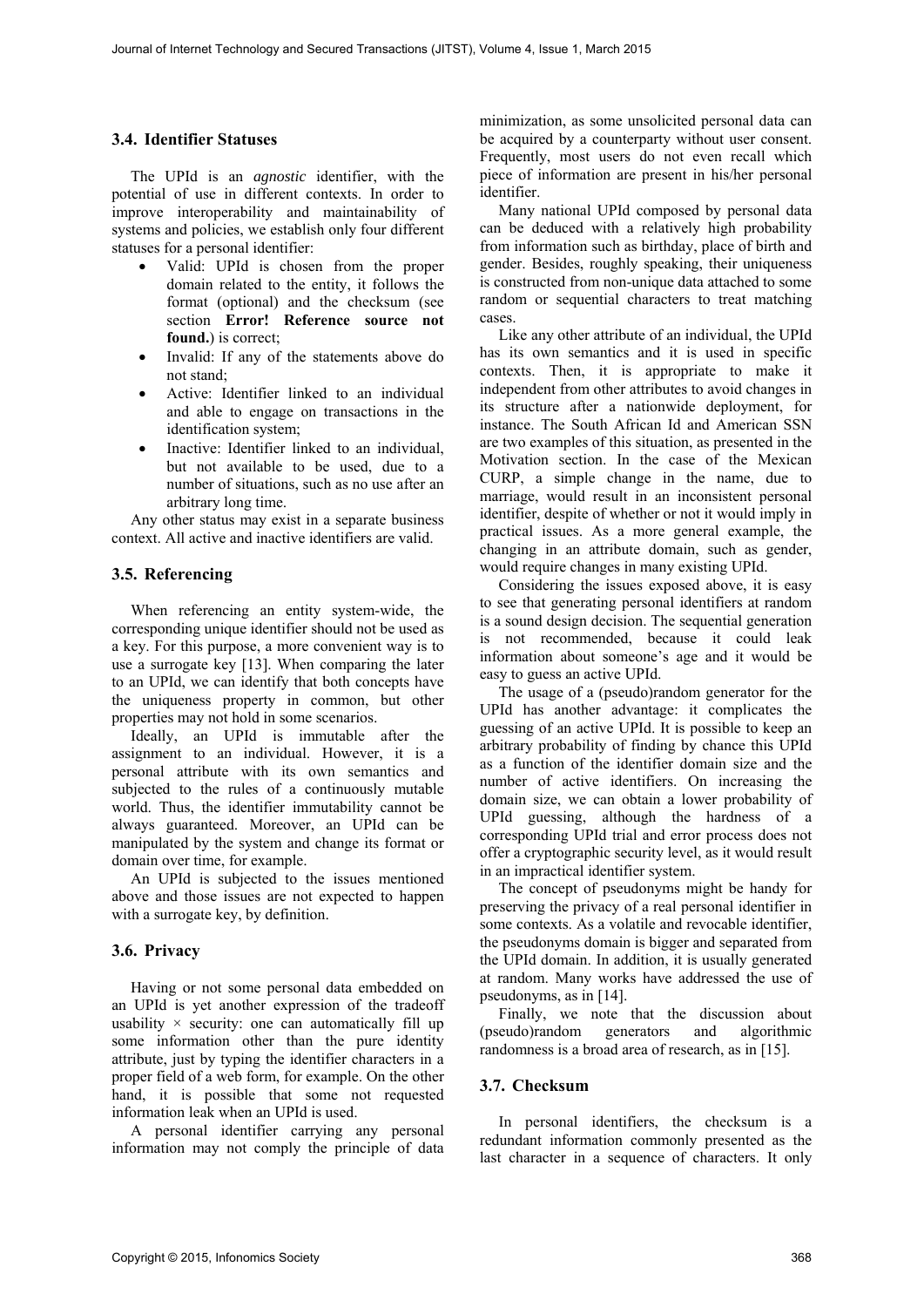checks if there are errors in the sequence, but do not correct those errors, as it would require more information attached to the identifier. There are a number of algorithms used to calculate a checksum, some of basic weighted sum and others more elaborated, as in [16].

The existence of a checksum is especially relevant to avoid that a user inputs an UPId that matches another valid or active one. In addition, it detects whether a user has typed the identifier correctly before data submission in the frontend validator of an online system, for example, in order to save some network and server processing resources in case of a mistype. The checksum is also helpful in offline systems, where the UPId active state validation and other business specific validation are not available. Many other typical use case scenarios of an UPId may not validate the checksum most times, as in a personal transferring, for example, even when a simple checksum algorithm is used.

Nowadays, most national identification systems functionalities are online with low response times. The generated network traffic and processing limitations may not justify the existence of an additional character in an UPId, as in some decades ago. Recent technologies can speed up the remote validation or grant some level of correctness to input data, such as AJAX or web sockets capabilities, auto completion mechanisms available in web browsers or in soft keyboards of many mobile devices and server-side in-memory databases. Then, the online validation of a personal identifier on the server side is cheap and fast.

Therefore, an UPId is usually submitted along with some data for authentication purposes, such as a password or biometrics. In this scenario, one can question whether a checksum is necessary or not, despite of the tradition of its existence in official documents in many countries.

Even when typed without the corresponding authentication data, it is possible to generate personal identifiers without a checksum by using (pseudo)random generators, so that, in a given instant in time, all active UPId are uniformly distributed in their domain. In this case, one can produce UPId<sub>1</sub>, UPId<sub>2</sub>  $\epsilon F_{10}^{(n)}$ , where  $F_{10}^{(n)}$  is the base-10 domain of all UPId of length  $n$ , such that the Hamming distance [17] is, for example,  $d(UPId_1, UPId_2) = 2$ . This value for d allows the detection of all single-digit errors, which is the most common mistake. To catch more errors, we just consider an arbitrary greater value for the Hamming distance among all active UPId.

Recall that we have discussed in the previous section about the suitability of bigger domains to reduce the probability of guessing an active UPId. When deciding on do not implement a checksum, one can leverage this growth of the domain to properly generate uniformly distributed identifiers.

However, on guessing any active UPI $d_n$ , given an active UPId<sub>a</sub>, an attacker can ignore all neighbors  $UPId_x$  in the designed Hamming distance  $D$ , i.e., where  $d(UPId<sub>x</sub>, UPId<sub>a</sub>) < D$ . Then, it might be necessary to increase even more the UPId domain size to reach a minimum accepted level of guessing probability.

## **3.8. Exclusion filters**

An exclusion filter drops any personal identifier that matches the rules implemented in the filter. Many reasons can justify the creation of such filters; some are even unexpected, like those based on culture or religious beliefs, for instance. As an illustration, we can cite the American SSN: "No SSNs with an area number of 666 have been or will be assigned." [18]. The area number is represented in the first set of three digits in the SSN.

A rule of this type is most likely to be applied to avoid identifiers with too many repetitions of a single digit or identifiers that might produce a sense of privilege in some individuals, like those with an UPId 0011221100, for example. In this context, the exclusion rule definitions are arbitrary and they intend to provide *virtually random* numbers.

The application of wide exclusion filters will dramatically reduce the available identifiers in a domain, demanding bigger numbers to represent an individual.

# **4. Proposal for a unique personal identifier**

Considering all characteristics we have discussed about personal identifiers, we can propose a worldwide unique personal identifier. It would be used globally in a federated environment where each country manages its own identification system. The principles of identifiers generation are also appropriate in other scenarios, such as a federated environment of universities sharing services for their students.

We can propose different modes of UPId generation and distribution. It will be described three strategies.

In a global identifier, no personal attribute is expected as a component of the UPId. However, we intend to consider one exception, which is the nationality or the political-economic union embracing that nationality. In general terms, this attribute will represent a state or entity recognized outside its borders, sovereign and sufficiently empowered to establish policies accepted by a population whose members are supposed to be identified by UPIds managed in the context of the state/entity.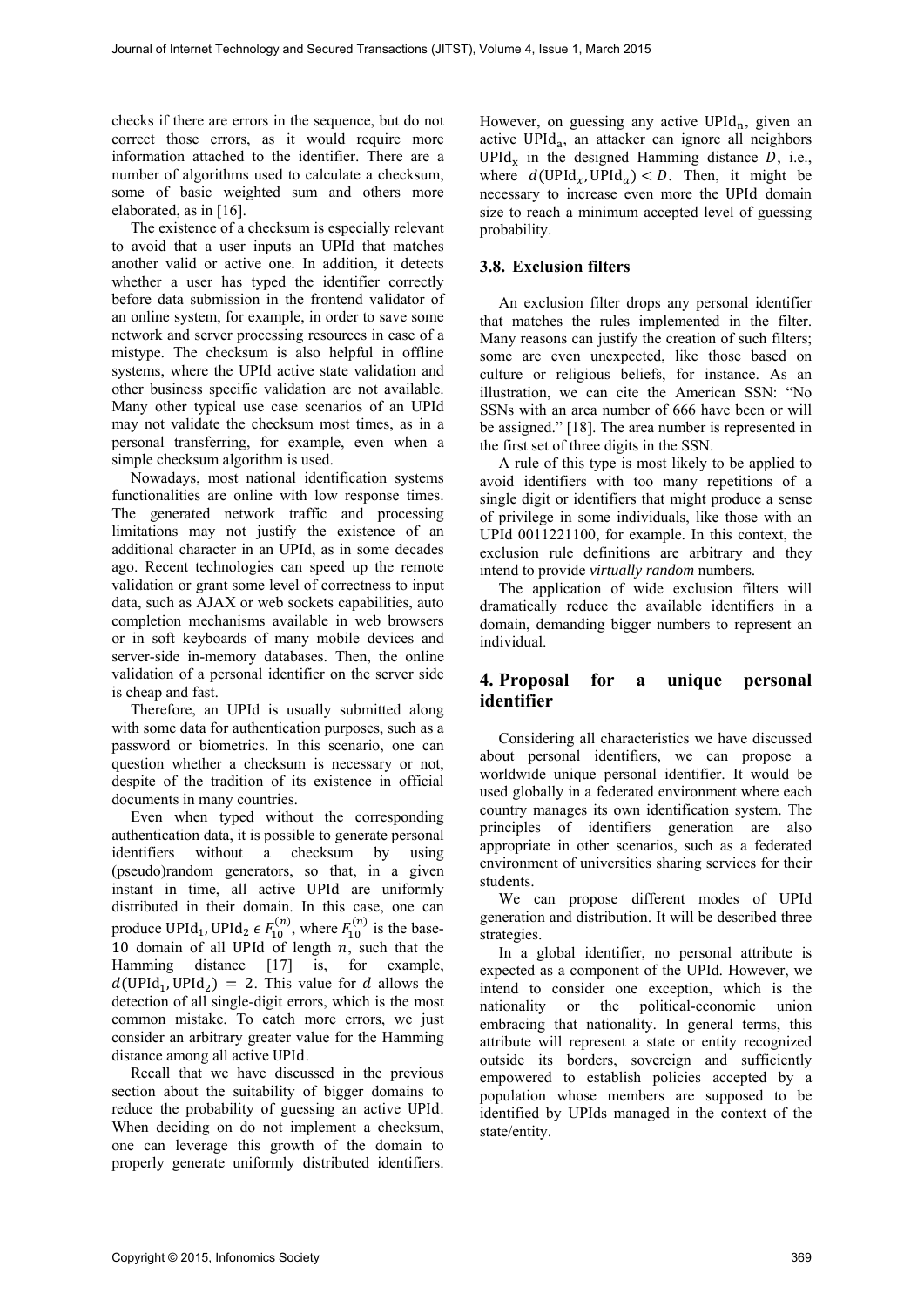In order to abstract the concepts of nation, country, state, etc., we will simply use the expression *identity issuer*.

### **4.1. Explicit location in the identifier**

For the first strategy, on submitting an UPId in a foreign service, a user could simply use, for example, an ISO 3166-1 (or other unique naming standard) code of his/her country, concatenated to the personal identifier. Then, for example, an identifier 123456 of a person from Brazil could be represented as br123456.

The advantage of this strategy is the UPIds decentralized generation. It is not necessary to create a global set of rules to enforce the generation of those identifiers in order to guarantee their uniqueness globally. On the other side, the presence of an explicit country identifier might not be intended.

#### **4.2. Centralized identifier issuer**

In another strategy, a central UPIds generator creates groups of unique (pseudo)random numbers to each identity issuer. Each of those group of numbers can be delivered in encrypted and digitally signed packages. In this scenario, a central and trusted generator authority is necessary. Additionally, it is possible to generate identifiers not directly linked to a specific identity issuer, i.e., without an embedded attribute. We cannot establish whether this feature is an advantage or not, because it will depend on the decisions of each identity issuer as a sovereign entity. Then, it might be necessary to embed a piece of information in the identifier to represent that identity issuer.

#### **4.3. Decentralized strategy**

In an UPId, a personal attribute is *visually distinguishable* when an average person is able to tell apart, with minimal effort, the value of such attribute. As an example, one can easily checks the value of the nationality attribute if it is a fixed code embedded in a specific position of an UPId, or if it is within a range of predetermined values.

Even when the nationality, for example, is required as a component in a personal identifier, we do not want a fixed value for it, because this value can harm the entropy, integrity or domain's distribution of the identifiers in case the attribute is no longer required or convenient in the future.

**4.3.1. Requirements for a decentralized strategy.** Let us propose some requirements for UPIds generation in our federated scenario, as follows:

 Each identity issuer has to be able to generate identifiers for its population;

- A recognized and sovereign entity code is embedded in the identifier;
- The identification numbers do not have any visually distinguishable information;

To accomplish these requirements, a setup phase is necessary in order to have every identity issuer agreeing on some public information, which are used to establish the rules for the UPIds generation.

**4.3.2. Identifiers domain properties.** Let  $D$  be the global domain of all possible identifiers  $UPId_{c}$ , generated by the *n* identity issuers  $c_i \in C$ , where C is the set of all issuers with cardinality  $|C| = n$  and  $1 \le i \le n$ . Also, let  $f_i$  be an arbitrary constant used to define the size of a subdomain  $D_i \subset D$ . The set  $D_i$ contains all identifiers for the population in  $c_i$ ; and the estimated  $c_i$  population at an arbitrary point in the future is  $\alpha_i$ . The following relations should hold in our scenario:

$$
\bigcup_{i} D_i \subseteq D \qquad (1)
$$
  

$$
|D_i| \ge f_i \cdot \sigma_i \qquad (2)
$$
  
UPId<sub>c<sub>i</sub></sub>  $\in D_i \qquad (3)$ 

The arbitrary value of the constant  $f_i$  is such that the cardinality of  $D_i$  makes the guessing of an active  $UPId_{c_i}$  more difficult, as we described in section 3.6. It might be appropriate to establish a small range of possible values for  $f_i$ , or even a unique constant  $F$ , as disparate values have a global impact on the size of  $D$ , resulting on bigger identifiers.

Note we are more interested in establishing the size of the subdomain  $D_i$ , than in defining the actual values for  $D_i$ . This is due to the way identifiers are generated. Each issuer will be able to generate identifiers without any interaction with a central authority or with any other issuer. An identifier is guaranteed to be unique among all  $c_i$  in our decentralized generation strategy.

**4.3.3. The setup phase.** In the setup phase, a central authority distributes a set  $P_{c_i}$  of prime numbers to each identity issuer  $c_i$ , where  $P_{c_i} \neq \emptyset$  and  $P_{c_i} \subset P_{c_i}$ for all  $i < j: 1 \le i, j \le n$ , i.e., a  $c_i$  owns a nonempty set  $P_{c_i}$  which is a subset of  $P_{c_j}$ , the prime numbers set owned by  $c_j$ . The strict set order  $P_{c_1} < \cdots <$  $P_{c_i} < P_{c_i} < \cdots < P_{c_n}$  is a result of the estimated population number in each identity issuer, such that  $\alpha_1 > \cdots > \alpha_i > \alpha_i > \cdots > \alpha_n$ . That means the identity issuer  $c_1$  with the bigger population  $\alpha_1$  owns the set  $P_{c_1}$ . The assignment of elements to any set  $P_{c_i} = \{p_{c_i,1}, \dots, p_{c_i,|P_{c_i}|}\}\$ , will follow the consecutive prime number sequence, starting with the prime number  $p_{c_i,1} = 2$  up to a prime  $p_{c_i,|P_{c_i}|}$ . Before showing how construct  $P_{c_i}$ , let's understand the basic idea of an UPI $d_{c_i}$  generation.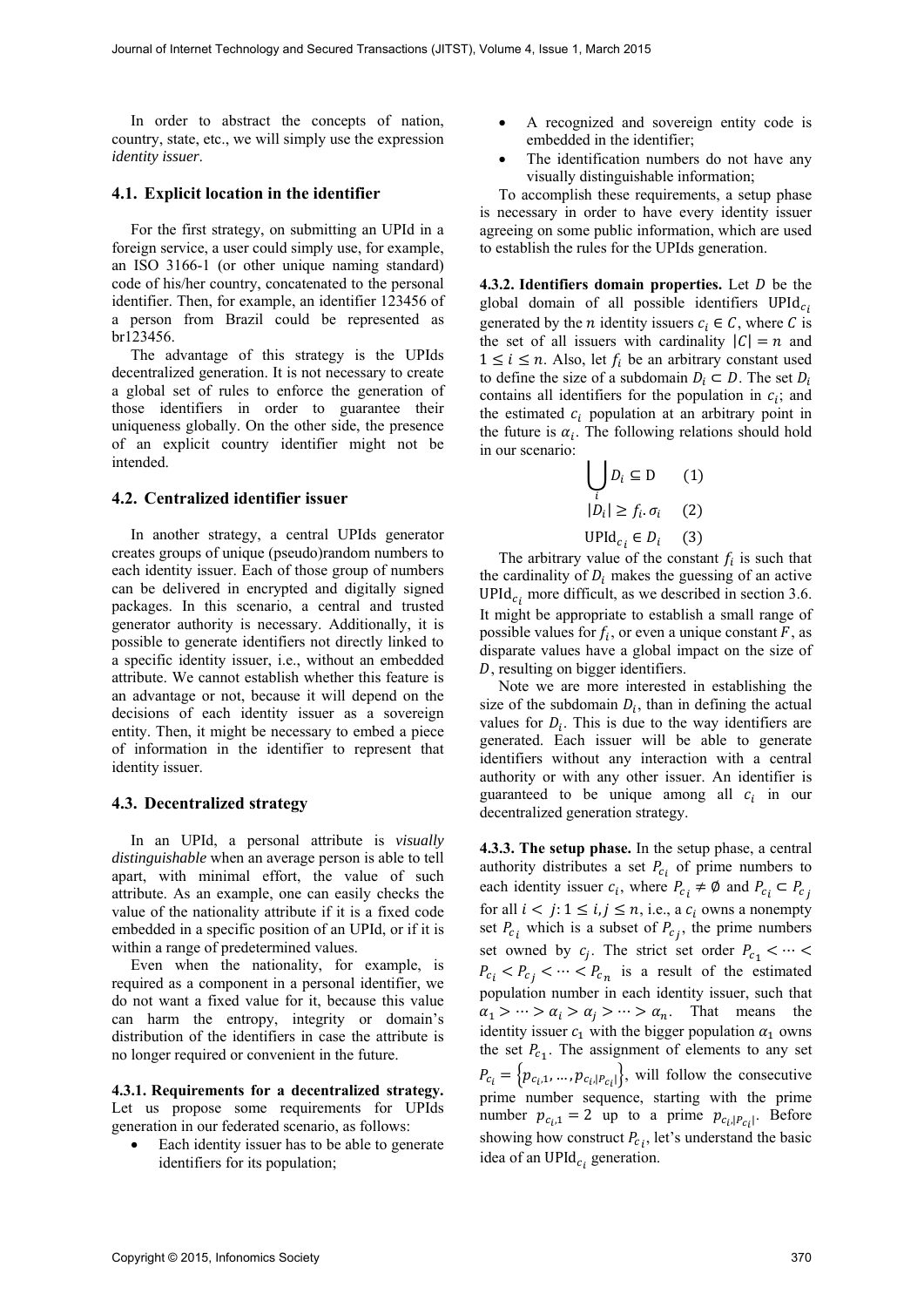**4.3.4. Identifier generation.** Any UPId<sub>ci</sub>  $\in D_i$  is such that:  $\boldsymbol{k}$ 

$$
\text{UPId}_{c_i} = p_{c_{i},1}^{\gamma_1} \cdot p_{c_{i},2}^{\gamma_2} \dots p_{c_{i},k}^{\gamma_k} = \prod_{j=1} p_{c_{i},j}^{\gamma_j} \tag{4}
$$

In (4),  $p_{c_i,j} \in P_{c_i}, \gamma_j \in \mathbb{N}^*$  and  $k \leq |P_{c_i}|$ .

According to the *Fundamental Theorem of Arithmetic*, we know that the factorization of any number, in this case an  $UPId_{c_i}$ , is a unique product of prime numbers, also known as factors. Then, a unique personal identifier can be generated by combining the prime numbers in  $P_{c_i}$ . A number of different methods apply. In [19], it is presented an efficient algorithm to generate a random factored number. Additionally, considering that an  $UPId_{c_i}$  has a relatively small size, it is viable to use less efficient methods, such as brute force or factorization algorithms to find an  $UPId_{c_i}$  close to a randomly chosen  $r \in_R D$ . It is not known whether a polynomial time integer factorization algorithm exists, but a practical size of an  $UPId_{c_i}$  can make the process viable with standard computer power.

**4.3.5. Identifiers domain construction.** In order to choose the prime numbers of  $P_{c_i}$ , we consider a counting problem that we solve using a computational brute force approach. It can be optimized in a number of ways to save computational resources.

We state the problem as: *Construct the sets*  $P_{c_i}$ *calculating incrementally the value of*  $|D_i|$  *by computing how many*  $UPId_{c_i} \in D$  *can be generated* by the product of prime numbers in  $P_{c_i}$ .

Firstly, construct  $P_{c_1}$  adding the prime 2 to this set. We count how many numbers satisfy  $2^{\gamma} \in D$ ,  $\gamma \in \mathbb{N}^*$ , which is log |D| in this case. Then, do the same for the next consecutive prime 3 and for the products  $2^{\gamma_1} \cdot 3^{\gamma_2} \in D$ ,  $\gamma_1, \gamma_2 \in \mathbb{N}^*$ . In general, count all possible products  $\prod_{j=1}^{k} p_{c_{1},j}^{\gamma_{j}}, p_{c_{1},j} \in P_{c_{1}}, \gamma_{j} \in \mathbb{N}^{*}$ and  $k \leq |P_{c_1}|$ . At some point, we will find a  $p_{c_1,i} \in P_{c_1}$  such that the cumulative counting of all generated composites is at least  $|D_1|$ .

Now, for  $P_{c2}$ , start by adding to this set all elements in  $P_{c_1}$  and the consecutive prime number greater than the greatest prime number  $p_{c_1,j} \in P_{c_1,j}$  $j \leq |P_{c_1}|$  and start the counting process to construct  $P_{c2}$ . However, the counting with this set will consider only the prime numbers products not generated by the previous counting process with the primes of the set  $P_{c_1}$ . This can be accomplished just by considering products with at least one factor  $p \in P_{c_2}$  such that  $p \notin P_{c_1}$ .

Then, we construct all  $P_{c_i}$ ,  $i > 1$  by counting prime products  $\prod_{j=1}^{k} p_{c_{i,j}}^{\gamma_j} \cdot \prod_{j'=1}^{k'} p_{c_{i-1},j'}^{\gamma_j'}$ , where  $p_{c_i,j} \in P_{c_i}, \ p_{c_{i-1},j'} \in P_{c_{i-1}}, \ \gamma_j, \gamma'_{j'} \in \mathbb{N}^*, \ k \leq |P_{c_i}|,$  $k' \leq |P_{c_{i-1}}|$  and  $P_{c_{i-1}} \subset P_{c_i}$ , i.e., count prime products that use at least one prime factor  $p_{c_{i},j} \in P_{c_{i}}$ that were not used by composites generated with the elements of prime sets previously constructed. For any  $P_{c_i}$ , any generated UPId<sub> $c_i \in D_i$ </sub> has at least one factor  $p \in P_{c_i}$  such that  $p \notin P_{c_j}$ , for all  $j < i: 1 \leq j$  $i, j \leq n$ . This is the guarantee of uniqueness of any UPId<sub>ci</sub>  $\in D_i$  in the context of the entire identifiers generation system.

Considering the practical size of an UPId, one can factorize the identifier number in order to identify its identity issuer  $c_i$ . It is just necessary to check the greatest factor  $p$  of the identifier and search the corresponding  $P_{c_i}$  such that  $p \in P_{c_i}$  and  $p \notin P_{c_j}$ , for all  $j < i: 1 \le i, j \le n$ . The greatest prime factor of an identifier works as a signature of the corresponding identity issuer.

We remark that the method described favors the maintainability of the identifier generation, because an eventual expansion of the UPId domain is easily achieved by adding new non-consecutive prime numbers to a set  $P_{c_i}$ . Besides, the generated numbers are not visually distinguishable, as they may look like a uniform distribution for users. However, it is easy to identify an identity issuer computationally.

Lastly, as the numbers of a  $D_i$  are distributed over a bigger domain  $D$ , the use of a checksum might not be necessary in the context of a  $c_i$ .

### **5. Conclusions**

We have analyzed issues of existing personal identifiers of different countries in the world. On highlighting those issues and addressing common problems, we came up with a set of features for a more consistent design of an UPId.

Additionally, we have proposed mechanisms for unique personal identifiers generation in different settings.

## **6. References**

[1] STORK 2.0, Secure Identity Across Borders Linked 2.0. [Online]. Available at: https://www.eid-stork2.eu/ [Accessed 01 Sept 2015].

[2] Government of India, Unique Identification Authority of India. [Online]. Available at: https://uidai.gov.in/ [Accessed 01 Sept 2015].

[3] e-estonia.com The Digital Society. Electronic ID Card.[Online].Available at: https://e-estonia.com/ component/electronic-id-card/ [Accessed 01 Sept 2015]